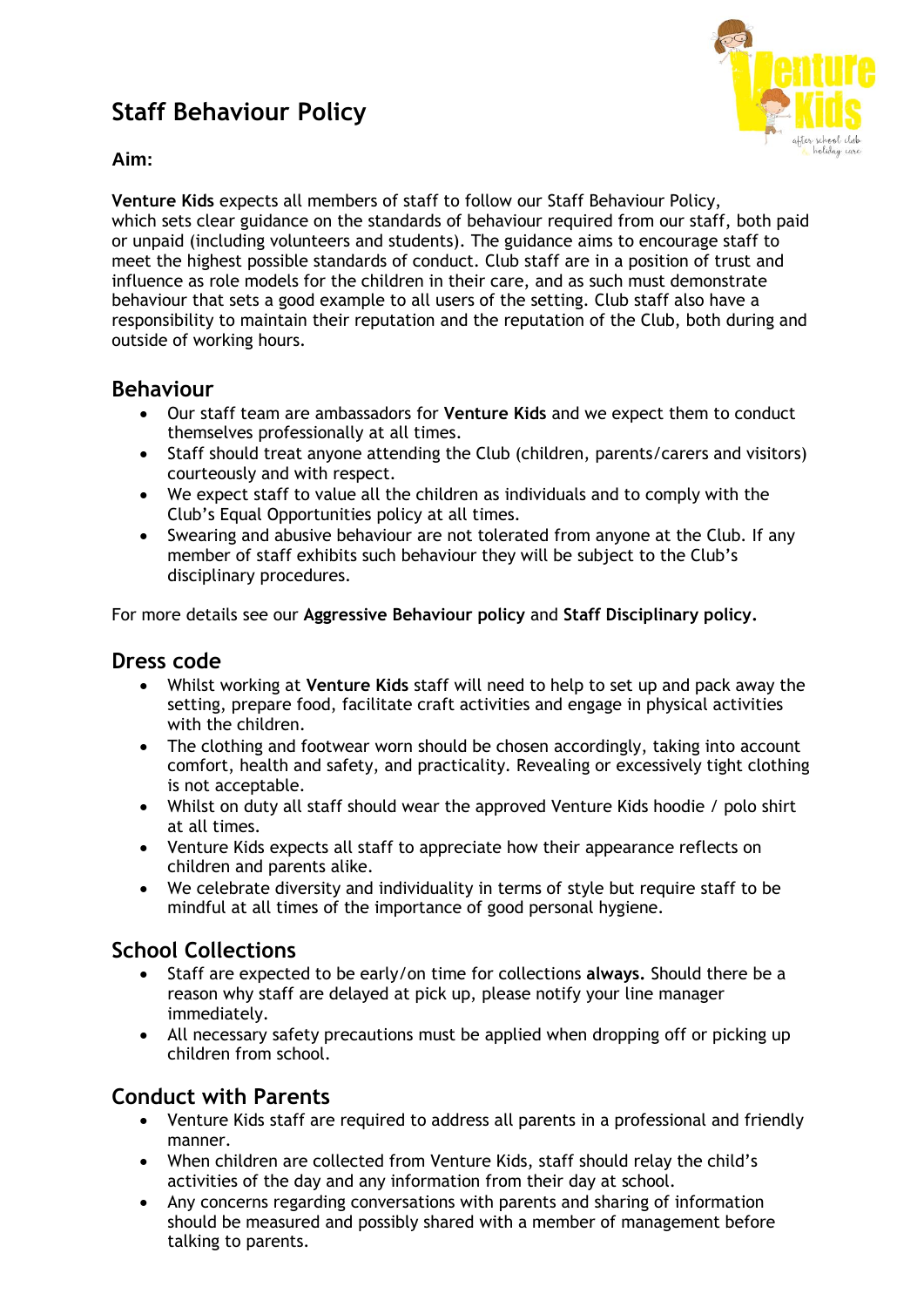- All staff should be mindful that the child may be present during conversations.
- Remember the child is of paramount importance.
- Staff should always know and remember children's names and address them first, over and above parents.

#### **Confidentiality and social media**

- Staff must not pass on any information about children attending the Club, or their parents and families, to third parties without their permission.
- The only exception to this rule is information sharing with specific external agencies if there is a safeguarding issue. ('Third parties' includes other parents, friends, other children at the Club, the press, etc.)
- Posting any material relating to the Club or its users on social media sites (unless expressly permitted by the Manager) is forbidden.
- Any staff who breach this rule will face disciplinary action.

#### See our **Confidentiality policy, Social Media policy, Safeguarding policy** and **Staff Disciplinary policy** for more details.

#### **Use of mobile phones and cameras**

- Staff personal mobile phones must be kept in the staff area adioining the kitchen during working hours.
- If a member of staff needs to make an urgent personal call they can use the Club phone or make a personal call from their mobile in the room adjoining the kitchen.
- If a member of staff has a family emergency or similar and needs to keep their mobile phone to hand, they must obtain prior permission from the Manager or Deputy.
- Staff may only use the club camera to take photographs of children at the Club, except with the express permission of the Manager.
- Staff must never use their personal mobile phones or cameras to take photographs at the Club during working hours.
- Doing so will be considered gross misconduct and may result in instant dismissal.

See our **Mobile Phone policy**, **Safeguarding policy** and **Staff Disciplinary policy** for more details.

#### **Smoking, alcohol and drugs**

- Staff are not permitted to smoke anywhere on the Club premises, including the outside play areas.
- Staff are not permitted to bring alcohol or illegal drugs onto the Club premises. If a member of staff arrives at work under the influence of alcohol or drugs they will be asked to leave immediately and disciplinary action will be taken.
- If a member of staff is taking prescription drugs which might affect their ability to function effectively, they must inform the Manager immediately.
- Any prescribed medication needed by a staff member whilst at the Club, must be stored safely in the adjoining room to the kitchen, out of reach and sight of the children attending the Club.

See our **Smoking, Alcohol and Drugs policy** for more details.

### **Gross misconduct**

Staff will be dismissed without notice if they are found to have committed an act of gross misconduct. Examples of gross misconduct include, but are not restricted to:

•Child abuse

•Failing to comply with health and safety requirements